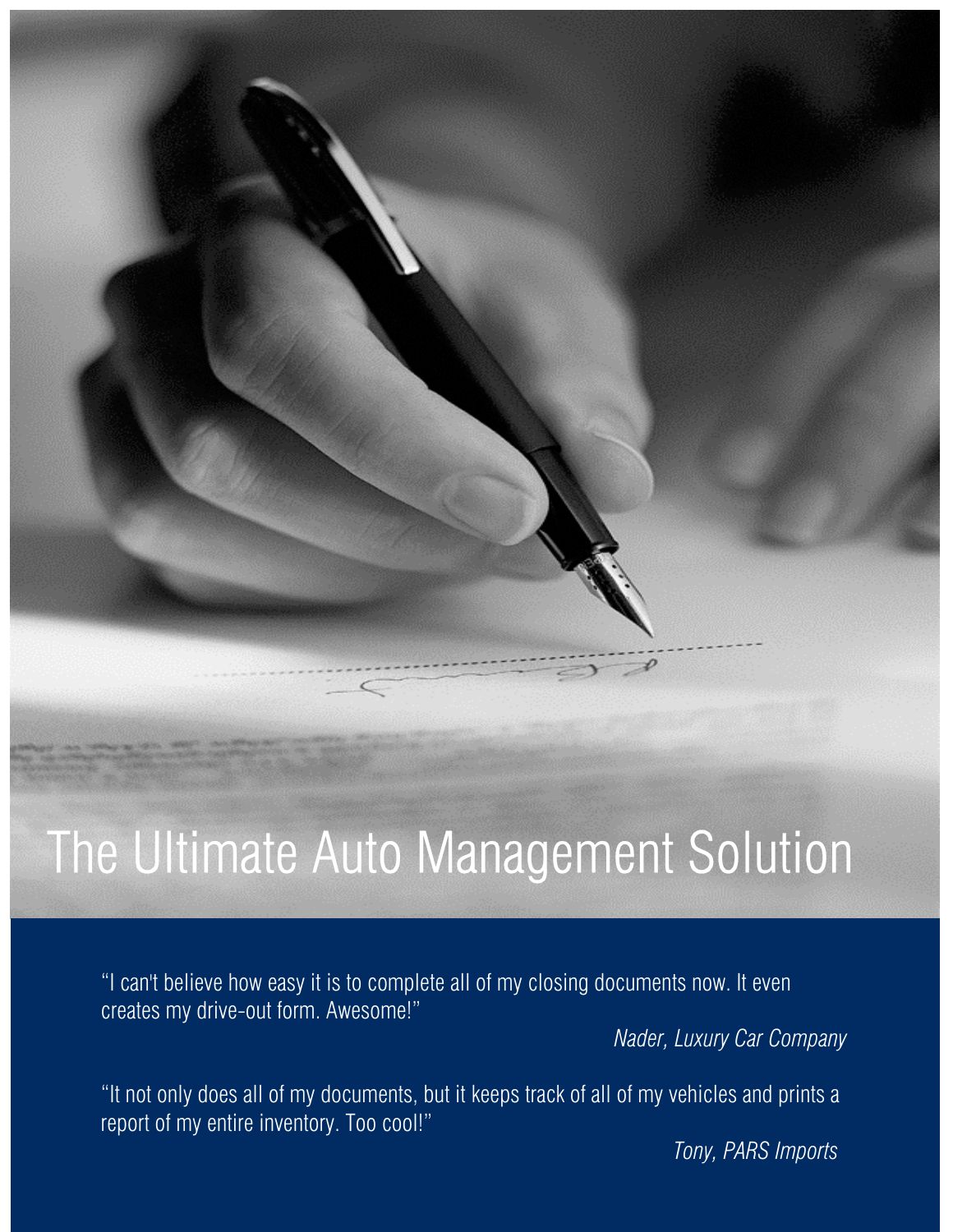## The Ultimate Auto Management Solution

Finally…

Software that runs your entire auto dealership. There is nothing like it on the market today! This innovative transaction management software is feature rich and user friendly. Digital AC will enable your office to close auto transactions quickly and efficiently.

#### A Simple Solution…

Digital AC was designed by auto dealers, for auto dealers. The intuitive layout is easy to learn and Digital AC's features are quickly mastered by even the most novice of users.

#### Document Preparation…

From industry standard documents, to bills of sale and many other auto sales related documents, Digital AC makes creating them as simple as pressing a button. And adding your own documents could not be easier.

#### Go Paperless…

Isn't it about time that you rid yourself of all that paper? With our intelligent imaging and archiving feature you can scan all of your files and save them to your computer. Finding and printing a closed file takes only seconds.

#### Transaction Management…

Now you can access the status of all your files at the touch of a button. Keep your finger on the pulse of your business. Know all your file inventory, vendors, referral sources and much more instantly. Digital AC also tracks drive out information, conversations and delivery dates.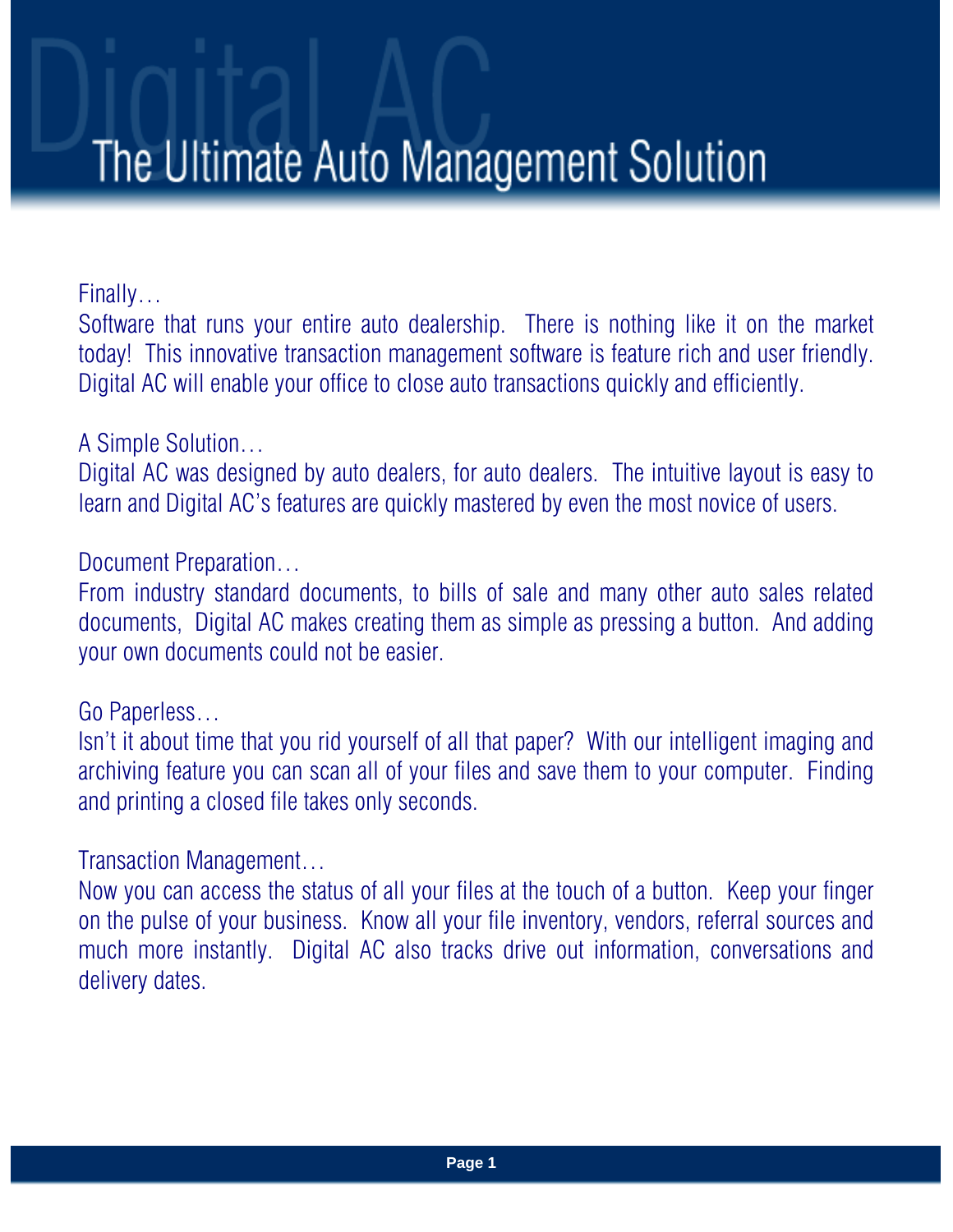### So many features, so easy to learn!

Digital AC has completely automated auto dealerships by performing such tasks as:

- Generate all of your Closing Documents
- Generate your Drive Out Forms
- Generate your Customer Bills/Invoices
- Generate your Inventory List
- Verify VIN Numbers
- Organize your Photos
- Track all of your Sales and Commissions
- Track all of your Vehicle Expenses
- Tickler System
- Messaging System
- Electronic Document Delivery
- Closing Scheduling
- Management Reporting
- Production Reporting
- Marketing Letters and Reporting
- Conversation Log
- Scanning and Archiving

By inputting the file information once into Digital AC you can perform all of the above listed tasks and more in seconds and are able to create industry standard or custom documents effortlessly.